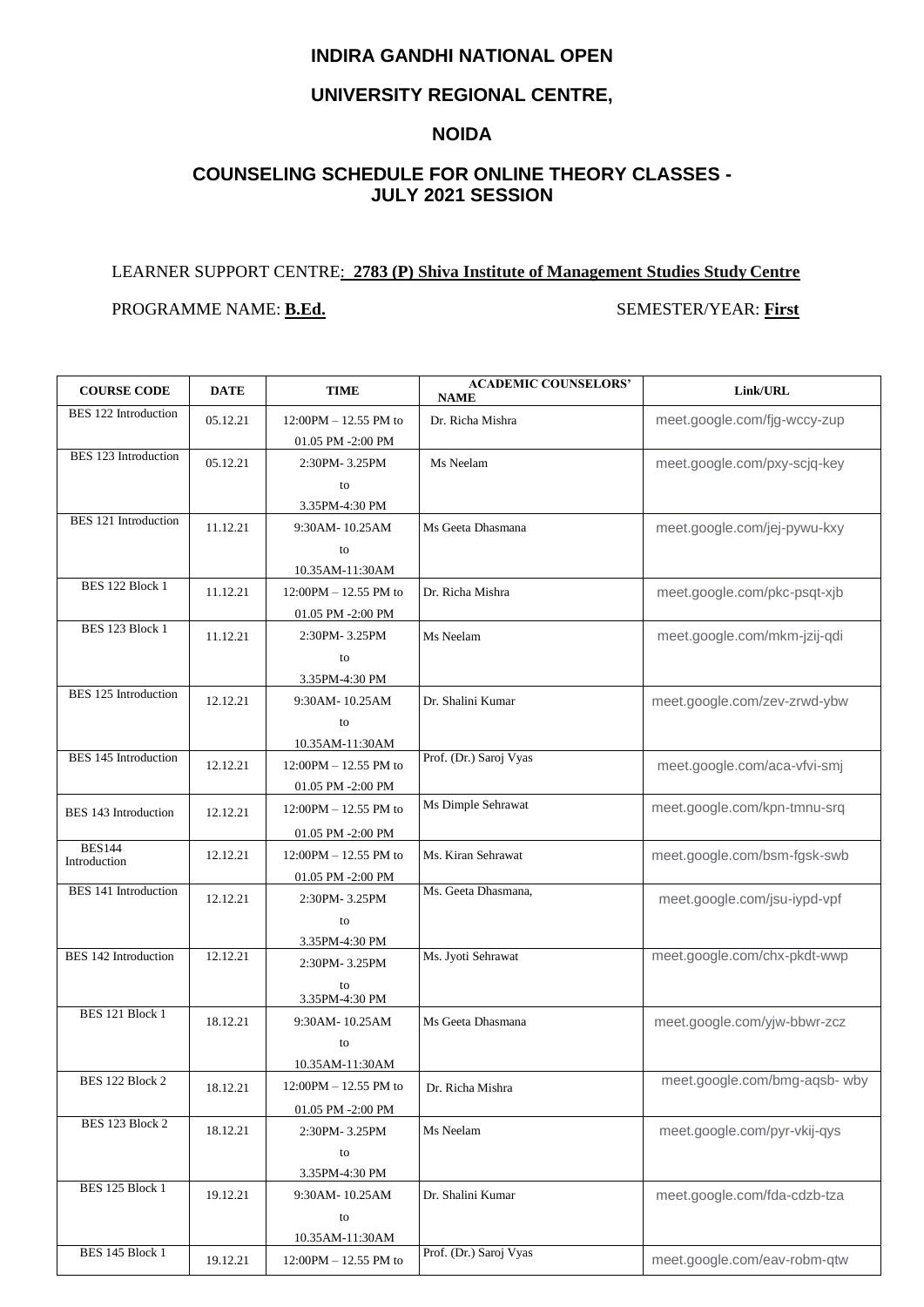|                             |          | 01.05 PM -2:00 PM                            |                        |                               |
|-----------------------------|----------|----------------------------------------------|------------------------|-------------------------------|
| BES 143 Block 1             | 19.12.21 |                                              | Ms Dimple Sehrawat     | meet.google.com/boo-mzsf-oup  |
|                             |          | $12:00PM - 12.55 PM$ to<br>01.05 PM -2:00 PM |                        |                               |
| BES144 Block 1              | 19.12.21 | $12:00PM - 12.55 PM$ to<br>01.05 PM -2:00 PM | Ms. Kiran Sehrawat     | meet.google.com/kfz-rqfv-nvu  |
| BES 141 Block 1             | 19.12.21 | 2:30PM-3.25PM                                | Ms. Geeta Dhasmana,    | meet.google.com/akp-bfpe-dbr  |
|                             |          | to                                           |                        |                               |
| <b>BES 142 Block 1</b>      |          | 3.35PM-4:30 PM                               |                        | meet.google.com/xfo-cepm- wus |
|                             | 19.12.21 | 2:30PM-3.25PM<br>to                          | Ms. Jyoti Sehrawat     |                               |
|                             |          | 3.35PM-4:30 PM                               |                        |                               |
| BES 121 Block 2             | 25.12.21 | 9:30AM-10.25AM                               | Ms Geeta Dhasmana      | meet.google.com/dym-hsmb-     |
|                             |          | to                                           |                        | gtc                           |
|                             |          | 10.35AM-11:30AM                              |                        |                               |
| BES 145 Block 2             | 25.12.21 | $12:00PM - 12.55 PM$ to                      | Prof. (Dr.) Saroj Vyas | meet.google.com/rxg-eron-rvk  |
|                             |          | 01.05 PM -2:00 PM                            | Ms Dimple Sehrawat     | meet.google.com/ehh-wgeq-sma  |
| BES 143 Block 2             | 25.12.21 | $12:00PM - 12.55 PM$ to                      |                        |                               |
|                             |          | 01.05 PM -2:00 PM                            |                        |                               |
| BES144 Block 2              | 25.12.21 | $12:00PM - 12.55 PM$ to<br>01.05 PM -2:00 PM | Ms. Kiran Sehrawat     | meet.google.com/caj-yvnp-age  |
| BES 141 Block 2             | 25.12.21 | 2:30PM-3.25PM                                | Ms. Geeta Dhasmana     | meet.google.com/tod-deog-rxv  |
|                             |          | to                                           |                        |                               |
| BES 142 Block 2             |          | 3.35PM-4:30 PM                               |                        |                               |
|                             | 25.12.21 | 2:30PM-3.25PM<br>to                          | Ms. Jyoti Sehrawat     | meet.google.com/dic-juwf-pji  |
|                             |          | 3.35PM-4:30 PM                               |                        |                               |
| BES 125 Block 2             | 26.12.21 | 9:30AM-10.25AM                               | Dr. Shalini Kumar      | meet.google.com/iwa-jmzj-asn  |
|                             |          | to                                           |                        |                               |
| <b>BES 122 Block 3</b>      | 26.12.21 | 10.35AM-11:30AM                              | Dr. Richa Mishra       | meet.google.com/bxw-ewtc-vci  |
|                             |          | 12:00PM $-$ 12.55 PM to<br>01.05 PM -2:00 PM |                        |                               |
| BES 123 Block 3             | 26.12.21 | 2:30PM-3.25PM                                | Ms Neelam              | meet.google.com/abx-pbtp-ofh  |
|                             |          | to<br>3.35PM-4:30 PM                         |                        |                               |
| BES 121 Block 3             | 01.01.22 | 9:30AM-10.25AM                               | Ms Geeta Dhasmana      | meet.google.com/mid-jedm-dkt  |
|                             |          | to                                           |                        |                               |
| <b>BES 122 Block 4</b>      |          | 10.35AM-11:30AM                              |                        |                               |
|                             | 01.01.22 | $12:00PM - 12.55 PM$ to                      | Dr. Richa Mishra       | meet.google.com/xgo-vtzr-sea  |
| BES 141 Block 3             |          | 01.05 PM -2:00 PM<br>2:30PM-3.25PM           | Ms. Geeta Dhasmana,    |                               |
|                             | 01.01.22 | to                                           |                        | meet.google.com/ycf-vcaf-bcr  |
|                             |          | 3.35PM-4:30 PM                               |                        |                               |
| BES 142 Block 3             | 01.01.22 | 2:30PM-3.25PM                                | Ms. Jyoti Sehrawat     | meet.google.com/cty-toin-wnh  |
|                             |          | to                                           |                        |                               |
| <b>BES 125 Conclusion</b>   | 02.01.22 | 3.35PM-4:30 PM<br>9:30AM-10.25AM             | Dr. Shalini Kumar      | meet.google.com/enu-djtd-zoc  |
|                             |          | to                                           |                        |                               |
|                             |          | 10.35AM-11:30AM                              |                        |                               |
| BES 145 Block 3             | 02.01.22 | $12:00PM - 12.55 PM$ to                      | Prof. (Dr.) Saroj Vyas | meet.google.com/vsk-dsph-hty  |
| BES 143 Block 3             |          | 01.05 PM -2:00 PM                            |                        |                               |
|                             | 02.01.22 | $12:00PM - 12.55 PM$ to                      | Ms Dimple Sehrawat     | meet.google.com/wjr-kugv-hsy  |
| BES144 Block 3              |          | 01.05 PM -2:00 PM                            |                        |                               |
|                             | 02.01.22 | 12:00PM - 12.55 PM to<br>01.05 PM -2:00 PM   | Ms. Kiran Sehrawat     | meet.google.com/qbk-exrn-jrj  |
| <b>BES</b> 124 Introduction | 02.01.22 | 2:30PM-3.25PM                                | Ms Priyanka Gupta      | meet.google.com/sqc-vnom-pib  |
|                             |          | to                                           |                        |                               |